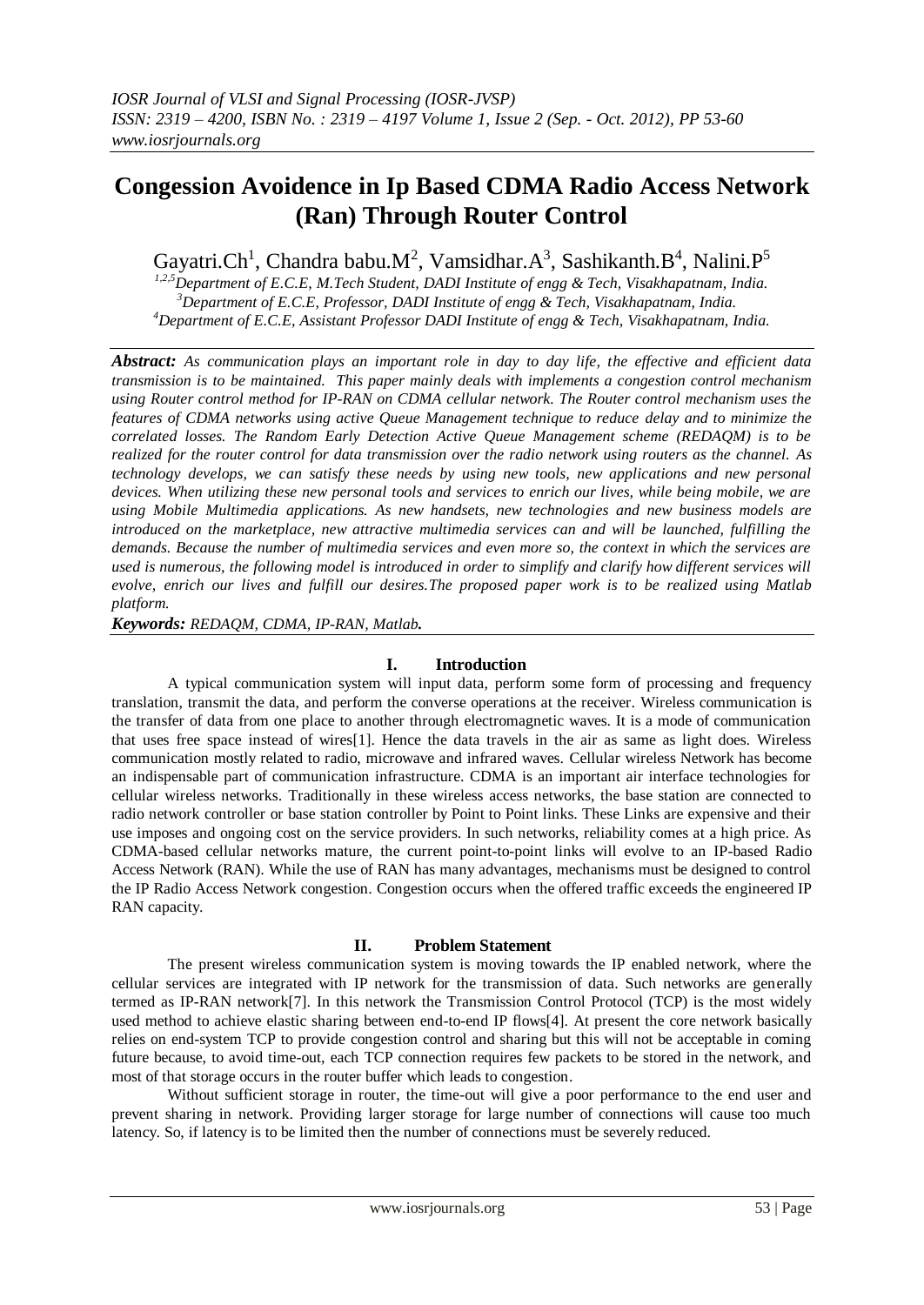With the increase in the data access using these protocol, demands for larger bandwidth in coming future. Increasing bandwidth may not be a suitable solution as it is economically non-advisable. The decrease in the resources may lead to congestion in the network resulting to complete collapsing of the network[7]. A mechanism is hence required to overcome these problems so as to support larger data in the constraint resource to provide fair routing with least congestion.

#### **III. Objective Of Study**

In this paper work implementation is proposed for the control of congestion in IP-RAN network to maximize network capacity while maintaining good voice quality router control mechanism is evaluated.

The principle underlying the scheme is regulation of the IP RAN load by adjusting the impact of router control in the form of active queue management. IP routers using a drop tail mechanism during congestion could produce high delays and bursty losses resulting in poor service quality. Use of active queue management at the routers reduces delays and loss correlation, thereby improving service quality during congestion. This paper objective is to implement a efficient congestion control mechanism on router using RED, Random Early detection method for improving the performance of IP-Based Radio Access Network.

#### **IV. Cdma Theory**

In a code-division multiple-access (CDMA) communication system, a communication channel with a given bandwidth is accessed by all the users simultaneously. The different mobile users are distinguished at the base station receiver by the "unique spreading code" assigned to the users to modulate the transmitted signals. Hence, the CDMA signal transmitted by any given user consists of that user's data which modulates the unique spreading code assigned to that user, which in turn modulates a carrier using any well-known modulation scheme[5]. The frequency of this carrier is the same for all users. At the receiver separation is possible because each user spreads the modulated waveform over a wide bandwidth using unique spreading codes. This technique is used for channels, which suffer frequency selective fading or interference.



Figure 1: Code Division Multiple Access

In wireless access networks today, the base stations and the radio network controllers are connected by point-to-point T1/E1 links. These back-haul links are expensive and add to operating costs[2]. Additionally, in this point-to-point architecture, the Radio Network Controllers (RNCs) are only shared by a small set of base stations (BSs) and can contribute to significant blocking during hot-spot and peak hours; thus, the network operator needs to appropriately scale-up the RNC capacity thereby increasing capital costs. Furthermore, in this architecture, RNC is typically a single point of failure and is thus made highly redundant - this again increases the cost of each RNC[5].

One effective way to reduce these costs is to replace the point-to-point links with an IP-based Radio Access Network [3] (IP-based RAN). The current wireless access network architecture and an architecture based on IP RANs is shown below.



Figure 2: Wireless access network architectures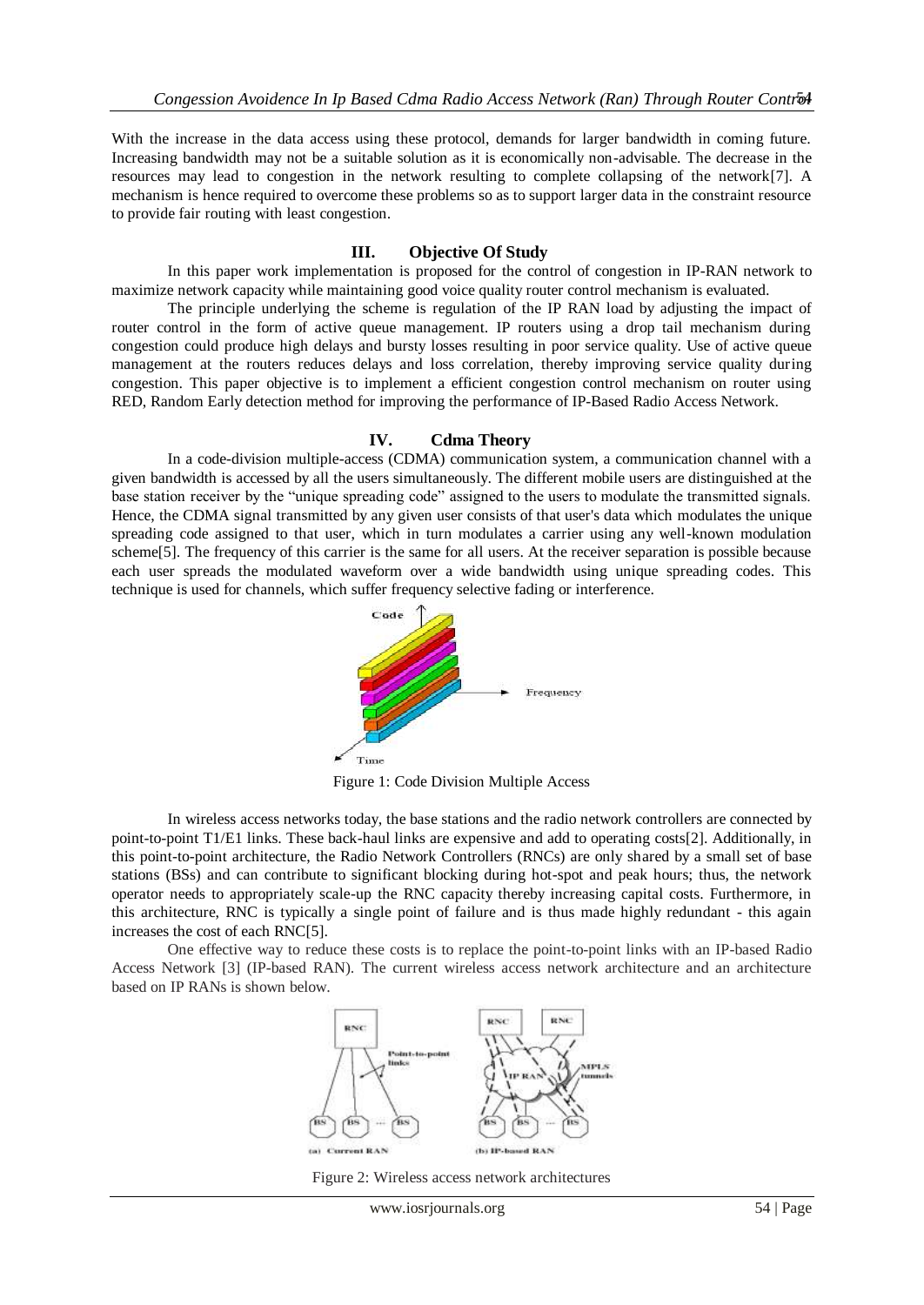In the data transfer form IP-RAN is done through the control of congestion in router and a RANDOM DROP ROUTER is used to better data transmission in average.



Figure 3: Random Drop Router

## **V. Random Early Detection Router**

Random early Detection is one of the active queue management control mechanism deployed at gateways. The RED gateway detects incipient congestion by computing the average queue size (Jacobson, 1998). The gateway could notify connections of congestions either by dropping packets arriving at the gateway or by setting a bit in packet headers. When the average queue size exceeds a preset threshold, the gateway drops or marks each arriving packet with a certain probability, where the exact probability is a function of the average queue size[3]. RED gateways keep the average queue size low while allowing occasional burst of packets in the queue. Figure 4 show a network that uses RED gateway with a number of source and destination host while Table 1 shows RED gateway parameters and their meanings. The RED congestion control mechanism monitors the average queue size for each output queue, and using randomization, chooses connections to notify of the congestion Transient congestion is accommodated by a temporary increase in the queue. Longer-lived congestion is reflected by an increase in the computed average queue size and result In randomized feedback to some of the connections to decrease their windows[1]. The probability that a connection is notified of congestion is proportional to that connection's share of the throughput through the gateway.

Table 1: RED gateway parameters and their meanings

| Parameter         | Meanings                              |
|-------------------|---------------------------------------|
| Min <sub>t</sub>  | Minimum threshold                     |
| Max <sub>th</sub> | Maximum threshold                     |
| Qw.               | Weight factor for averaging           |
| Max <sub>o</sub>  | Maximum packet marking probability    |
| W(k)              | Window size at slot k                 |
| N(k)              | The number of TCP connections at slot |
|                   | Propagation delay of TCP connections  |

## **5.1 Red Algorithm**

RED mechanism contains two key algorithms. One is used to calculate the exponentially weighted moving average of the queue size, so as to determine the burstiness that is allowed in the gateway queue and to detect possible congestion. The second algorithm is for computing the drop or marking probability, which determines how frequently the gateway drops or marks arrival packets[9]. This algorithm can avoid global synchronization by dropping or marking packets at fairly evenly spaced intervals. Furthermore, sufficiently dropping or marking packets, this algorithm can maintain a reasonable bound of the average delay, if the average queue length is under control.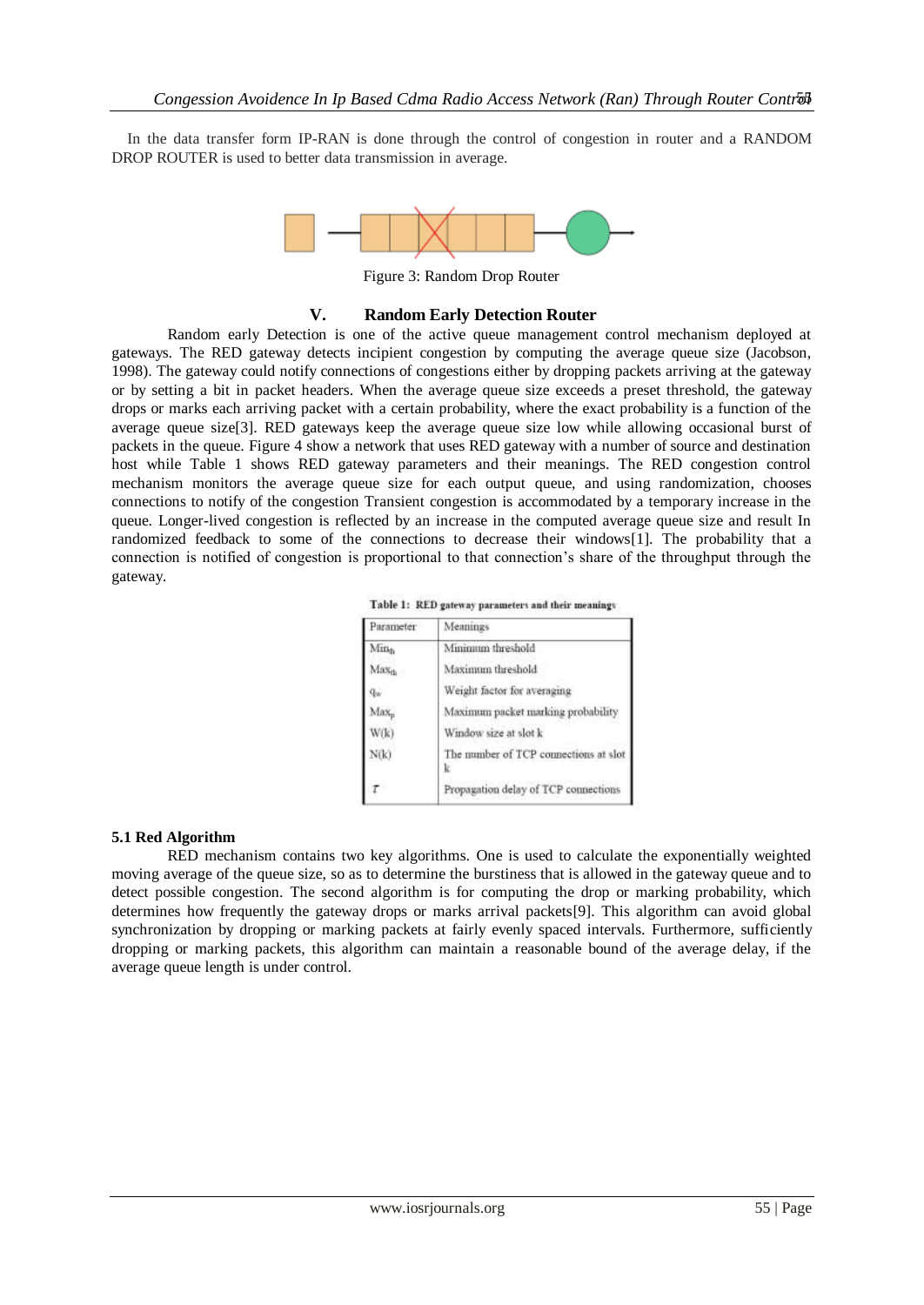

Fig: 4: Transmitting module architecture

Transmissions from a single source are separated by channelization codes, i.e., download connections within one sector and the dedicated physical channel on the uplink[8]. The OVSF channelization code preserves the orthogonality between different physical channels using a tree-structured orthogonal code. Scrambling codes make the direct sequence CDMA (DS-CDMA) technique more effective in a multipath environment. It significantly reduces the auto-correlation between different time delayed versions of a spreading code so that the different paths can be uniquely decoded by the receiver[10]. Additionally, scrambling codes separate users and base station sectors from each other by allowing them to manage their own OVSF trees without coordinating amongst themselves.

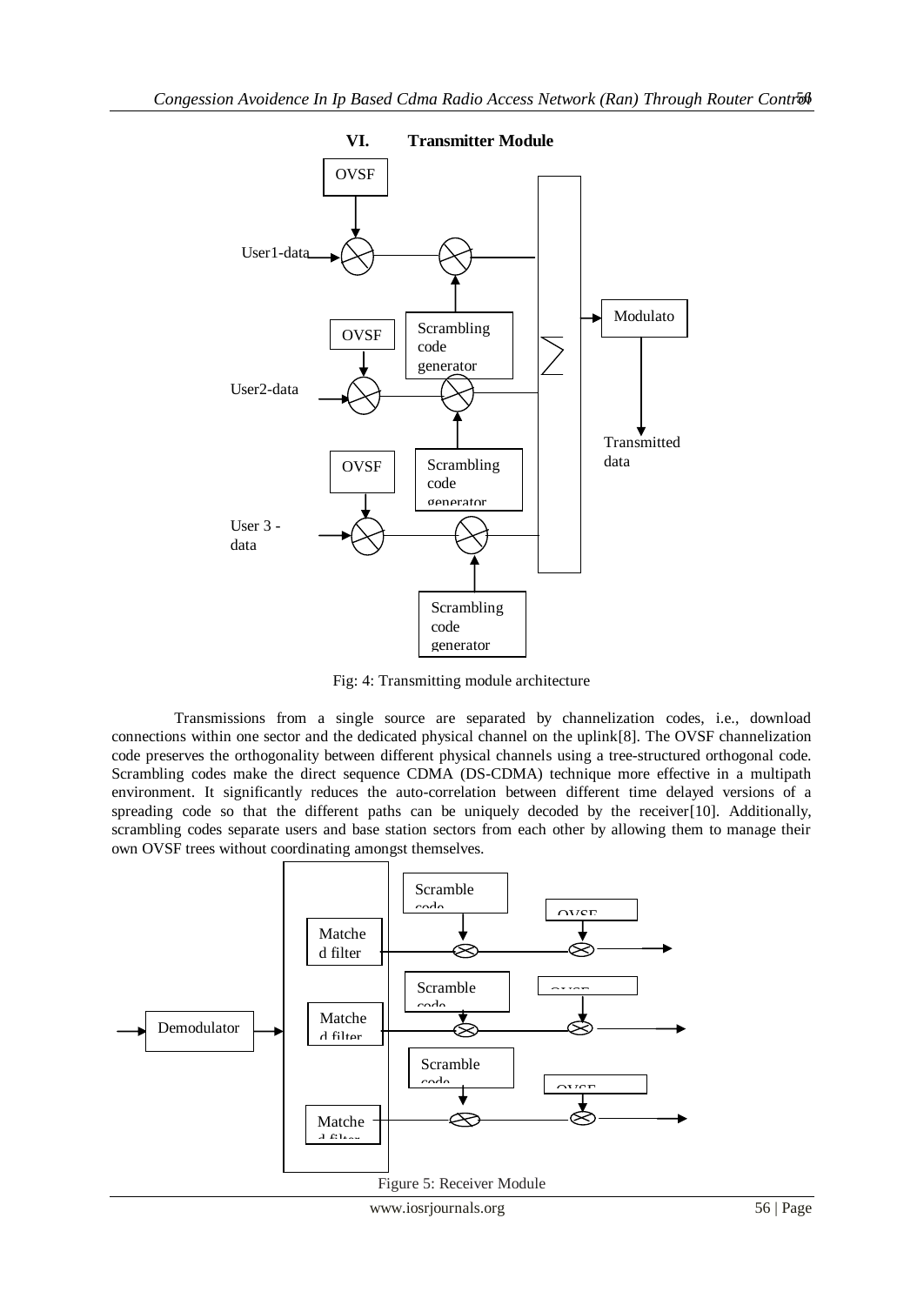The basic function of the DPSK demodulator is illustrated below. At the receiver, a reference carrier is created from the input signal. This recovered carrier is at the same frequency as that of the original carrier, but without any phase changes, in the sense the reference carrier has a constant phase, the recovery scheme used is explained. The recovered carrier is mixed with the input modulated signal to retrieve the unmodulated signal. At the receiver input, the received DPSK signal plus noise is passed through a band-pass filter centered at the carrier frequency  $f_c$ , so as to limit the noise power.

# **VII. Simulation Results**

The matlab results explain you about the router congestion in IP-RAN mode and the transfer of data with help of RED algorithm.

The below plot shows the user interface created for simulating the implementation. There are two active buttons designed for the process. Continue and close buttons. The continue button is linked for execution of implementation and close button terminates the application.



Figure 6: Graphical user interface for implemented system



See (1836) Abene | Designs | Advenue | Doublet | Dessey | C B triebe Figure 7: User Interface for Buffer length and Threshold entry

The above plot shows the user interface for entering the value of buffer length , maximum and minimum threshold passed to Random Early Detection algorithm for the evaluation of congestion. For the testing of implemented system buffer length of 25 is passed.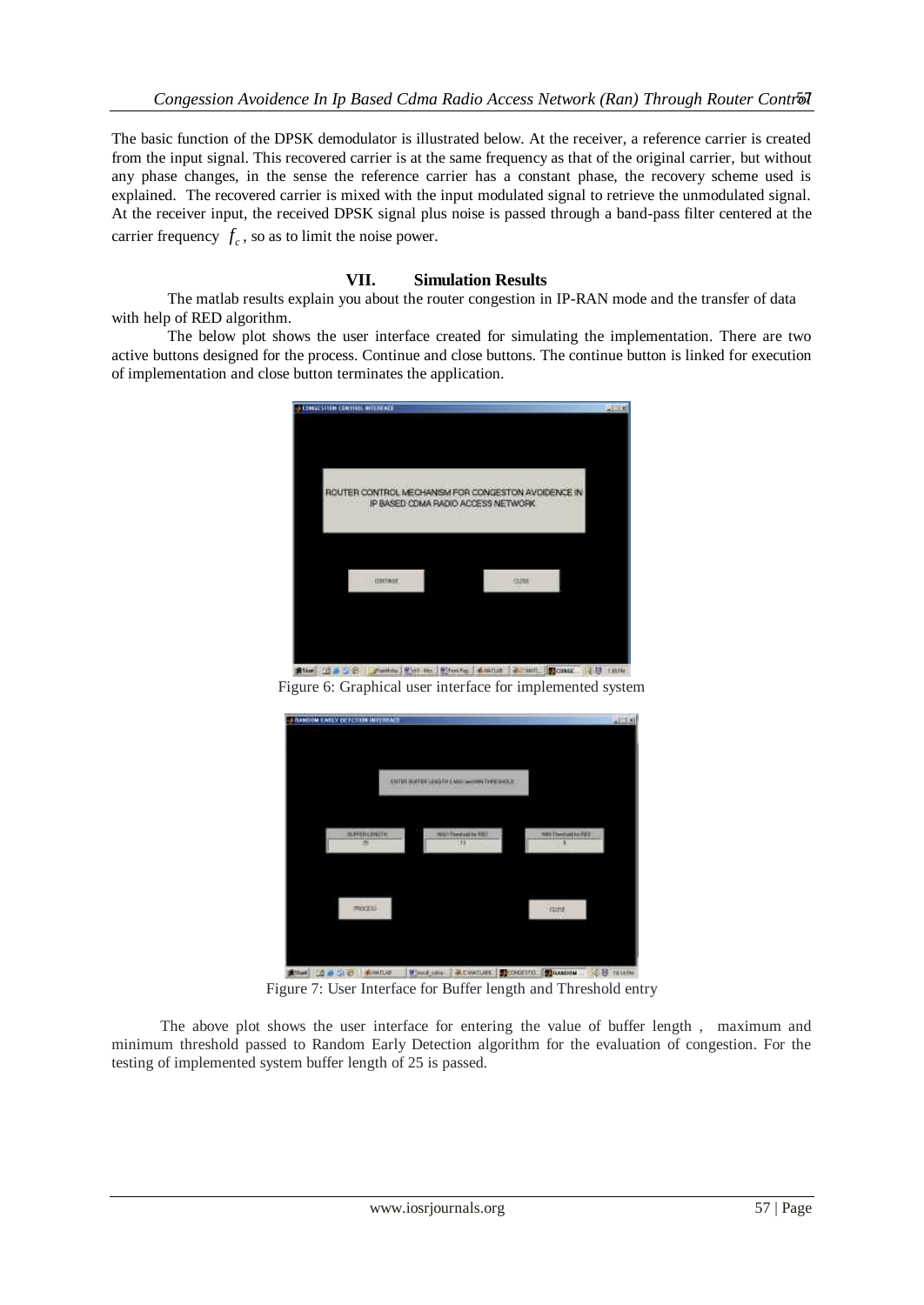

Figure 8: processing user data using CDMA

This plot shows the process bar indicating the computation of the user data to be processed using CDMA architecture.



Figure 9: Simulation for Implemented Router Method

This plot shows the transmission of four simultaneous user data processing under one router architecture with a buffer length of 25. Figure illustrates the congestion level at the buffer used the proposed control mechanism i.e., RED algorithm and the Drop Tail method. The packet dropped due to RED and Drop Tail method is also illustrated.

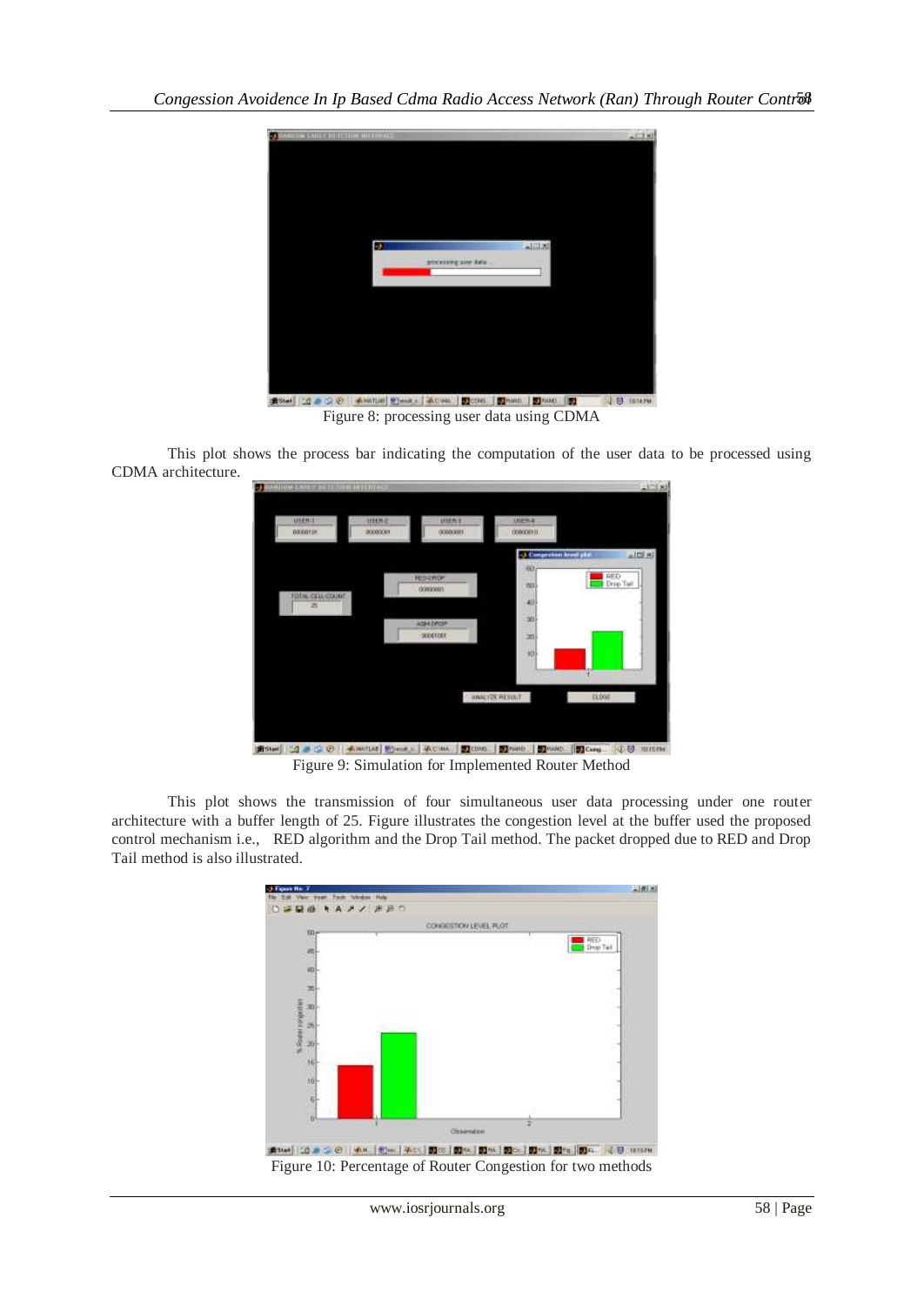This plot shows the congestion level obtained for the two methods namely RED and DROP TAIL method for the implemented system. From the observation it is seen that for the delivery of the complete data about 55% congestion level is reduced in case of RED compared to DROP TAIL method.



Figure 11: showing considered input image and speech samples Figure 11: showing considered input image and speech samples

The plot input considered for processing the implementation. Four images and speech samples read and processed for evaluation of the proposed system. The two data's are considered so as to evaluate the performance for both audio and video compatibility.



Figure 12: Input cropped image

This plot shows the implementations cropped into smaller region for processing the implemented system. Input figure shown in figure 6.8 are read contained data of about 50,000 samples. Processing on such data may take large time and require high resource for supporting the process. The data are hence cropped to smaller size for faster evaluation of the implemented system. The result obtained for the cropped data is found proportional to the original image.